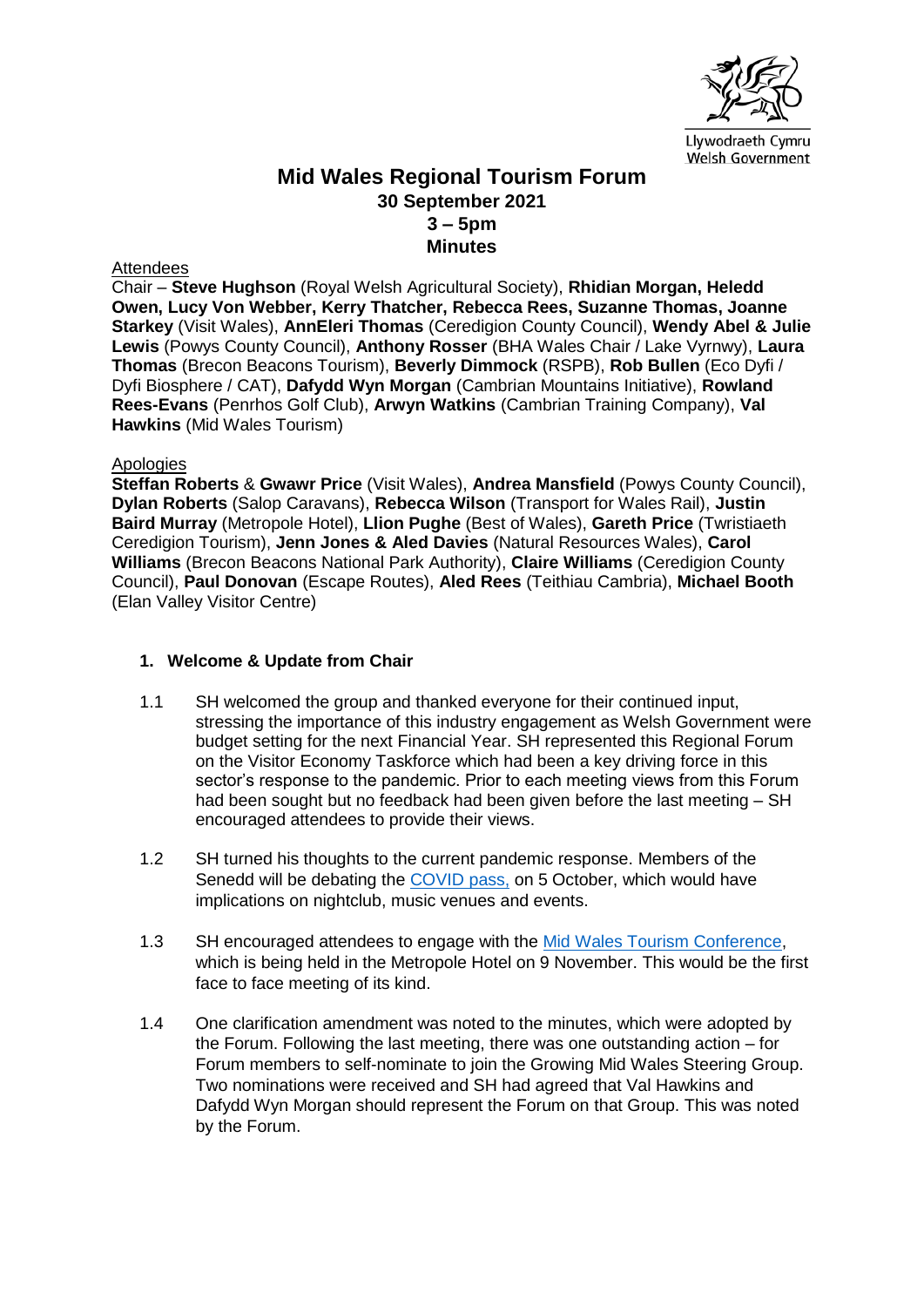### **2. Update on Growing Mid Wales**

- 2.1 JL gave an update on the Growing Mid Wales Regional Tourism Feasibility Study and the wider Mid Wales Growth Deal. The brief for the Feasibility Study is now live on Sell2Wales and a contractor will be selected at the end of October. Early November the Steering Group will first meet and JL thanked VH and DWM for volunteering to join the Group.
- 2.2 On [21 September,](https://en.powys.gov.uk/article/11684/Mid-Wales-Growth-Deal-Portfolio-passes-key-decision-point) the Mid Wales Growth Deal passed a significant milestone with the approval (by joint Cabinet) of the draft Portfolio Business Case that will now be submitted to UK and Welsh Governments. Six projects had been selected under the Tourism work stream - four, more developed projects and two on the long list. The four shortlisted tourism workstream projects:
	- 1. CAT, Cynefin Project
	- 2. Dwr Cymru, Elan Valley Lakes Project
	- 3. Montgomery Canal Restoration Project
	- 4. Ceredigion Harbours Development Project

Two projects remain on the long list for consideration at a later date when more developed:

- 1. Green Man festival Site
- 2. Dwr Cymru, Brecon Beacons Activity Project
- 2.3 JL explained all projects listed are not guaranteed the funding until robust business cases have been brought forward and the portfolio of projects will be reviewed annually.
- 2.4 SH said the deal needs private sector knowledge and input. AW expressed concern about the lack of engagement with the private sector, following the cessation of the Economic Strategy Group and said this should be considered a risk. He continued that we need to get private sector on board – as evidenced in the Swansea City deal.
- 2.5 RRE said he was under the impression that without the private sector buy in the funding couldn't be drawn down. JL said there is a match funding requirement for all projects as one third of the project funds would need to be matched by the projects themselves.
- 2.6 SH declared an interest as Vice Chair of the group and said we needed to acknowledge that this was the first tranche of projects and further tranches would be considered down the line. We needed to keep the thinking alive on this as private sector funding and leverage are key to delivery.

## **3. Reflections from the sector on hospitality reopening / impact on businesses**

3.1 SH explained as this had been such a challenging time for the Tourism and Hospitality Sector to work through it was important we gathered feedback from members. AR had been asked to provide reflections from the sector. In gathering information for the update AR had spoken to contacts but hadn't managed to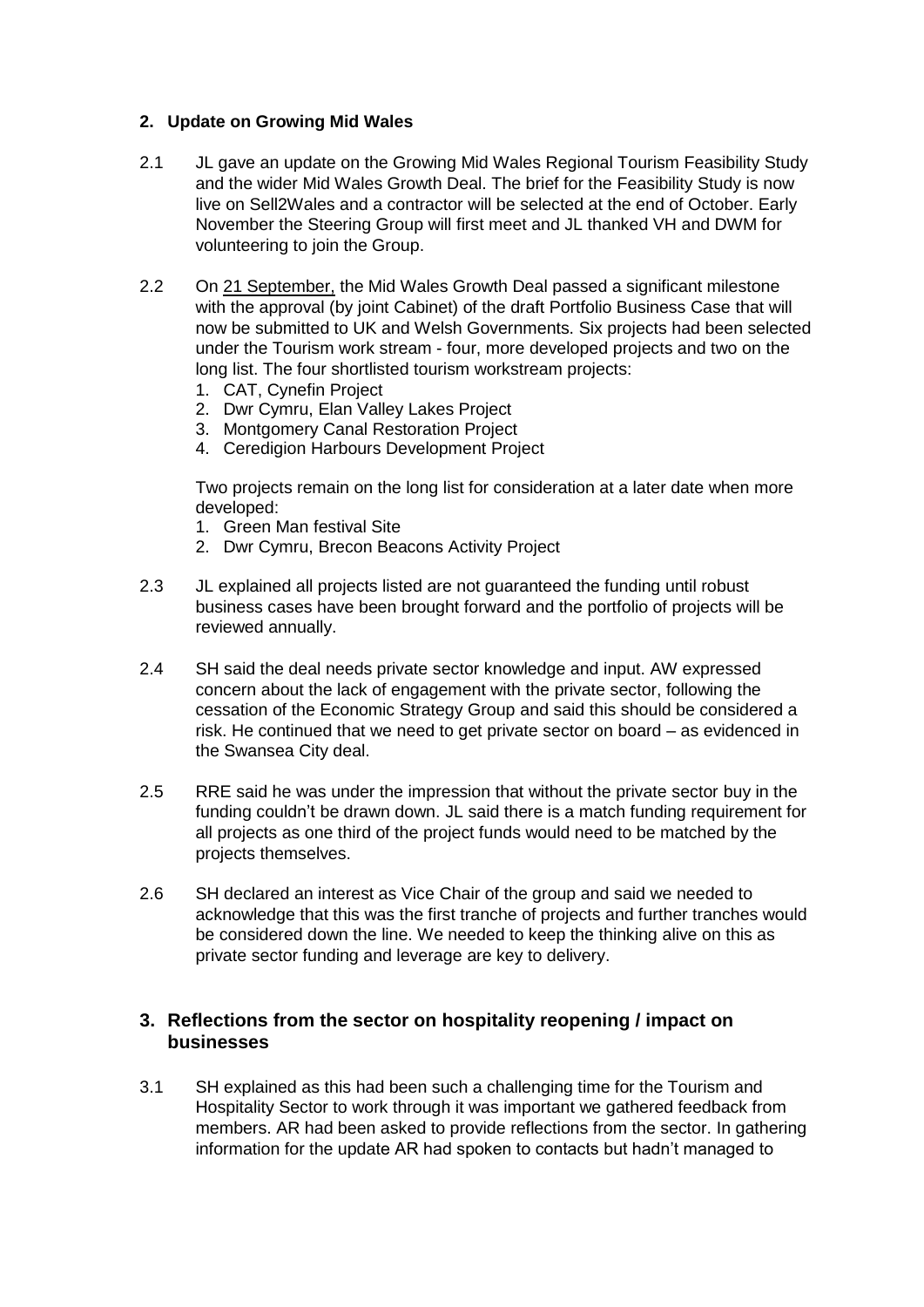gather information from the Adventure sector so this was omitted from the update.

- 3.2 AR explained that for small industry operators the pandemic had been 'pretty brutal' but what we saw from the sector was resilience. Communication between industry and Welsh Government had been excellent and stakeholders felt involved in driving forward policy decisions – we needed to maintain this now. It was a busy Summer, which could have become challenging in bad weather but this wasn't an issue. We hear the guests will be back and that there is a strong marketplace into the Autumn. However, with international markets opening up and domestic costs increasing we have to be alert to visitors returning to foreign holidays as this will be the case as we are unaware of the financial pressures. Transactions increased, as did prices when people saw the value of their businesses. There was also a different demographic of visitors and a new market of people from the British Isles.
- 3.3 Key points made included:
	- Staffing Getting people into work was difficult and businesses had to find staff from other places after Brexit. This attracted young people in Education – a lot of who have now moved onto University. This is the current main issue but also needed to be considered in the long term.
	- Re-opening Communications around 'opening up' was challenging with four different approaches being adopted across the four nations, the changing of opening dates and last minute nature of changes to the rules. The challenges in not opening up fully, was that not all parts of a business could be opened up and many are still not fully open.
	- Guest behaviour at times it was disappointing but others suggested there was sympathy for the industry. There was a delight from the new people discovering Wales.
	- New ways of working Technology and Innovation have changed the way we have done things – some have kept these changes and adapted but others have reverted to old working practices like pen and paper for taking orders.
	- Funding Welsh Government funding and investment support was excellent. The careful approach by the Government to fund was approved of and fully welcomed and this has made a massive difference.
	- Future financial pressures Fears for businesses around the VAT rate returning in full, interest on loans, capital repayment holidays – will kick back in, national insurance increases, inflation, rate for electricity going up, minimum wage increases and rates holidays disappearing
	- Sharing economy There were also concerns about air bnb lets, fly camping and tourer vans.
- 3.4 SH thanked AR for the comprehensive updated and opened up the discussion to the Forum. SH added that with furlough ending today it marked the beginning of the end of not 'living in the real world'. The VAT increase was also a challenge for the industry.
- 3.5 RM said similar issues were raised at last week's North Wales Regional Forum and this was the type of feedback Welsh Government welcomed. The budget for next year was uncertain and these conversations will help form our thinking. RM recognised that some of the issues raised around finance were macro level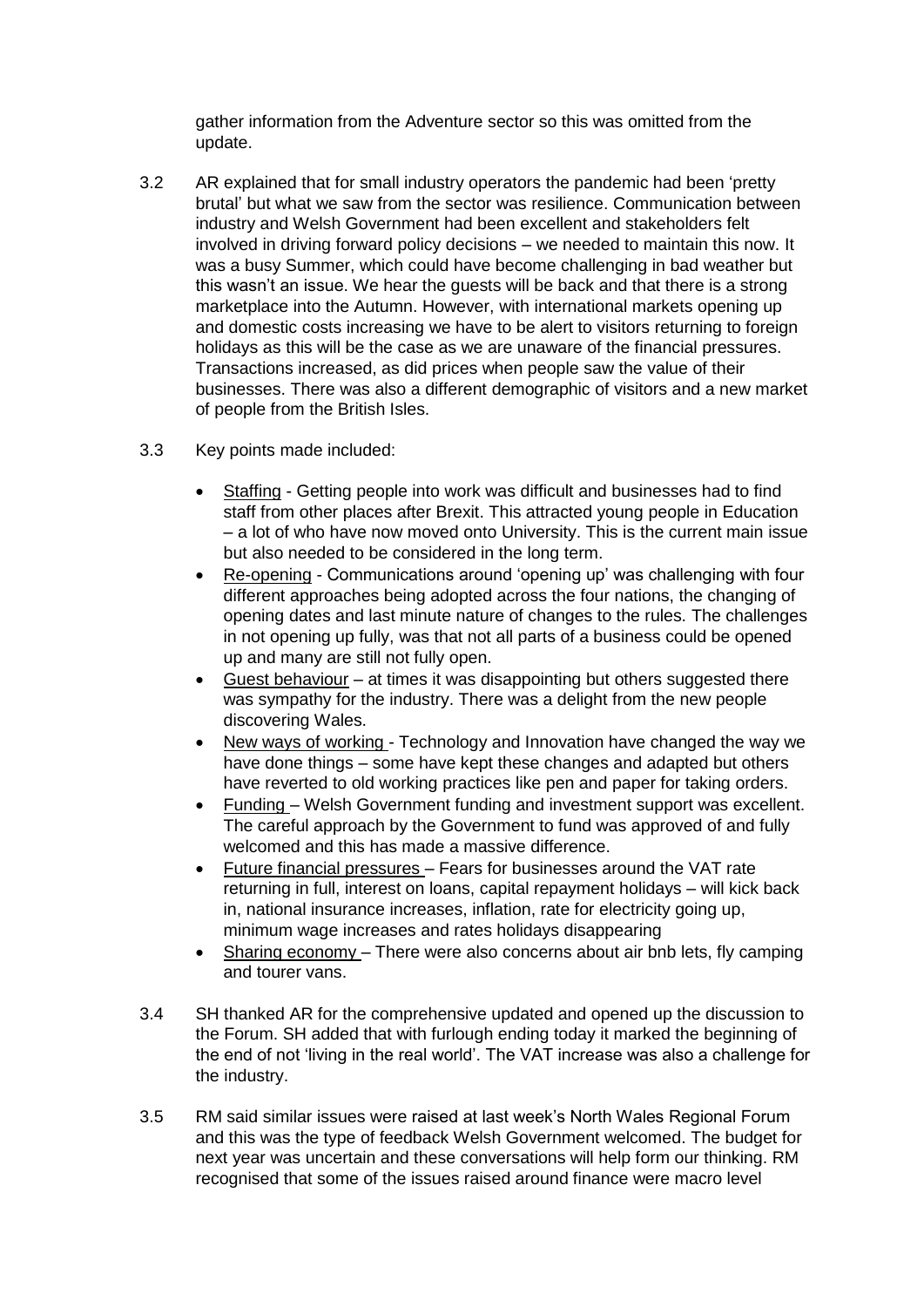issues for UK Government to consider, such as VAT and this needed to form part of the continued dialogue between the Governments. RM explained that he was working on a new governance structure for the sector that would strengthen the role between the Forum chairs, Lead officials and the Minister – ensuring it would play more of an advisory role. This Forum would fit under this new structure and would become more powerful.

- 3.6 RM said it was a positive to hear the funding provided by Welsh Government has shown we still have businesses in place today but it was recognised that it would never have been possible to save every single business. Having this ongoing dialogue was key to helping us shape our programmes.
- 3.7 Further members of the Forum echoed AR's comments around a workforce shortage and the thanks of the industry to the funding received from Government.
- 3.8 VH said the most recent figures from Powys Council show the overall impact of tourism saw a 60% decline in 2020 and it should be recognised that Tourism was late starting in 2021. Bookings for 2022 were already being tracked and the length of stay has increased so there are opportunities looking ahead but we cannot underestimate the challenges and financial concerns. It was not too late to look at Business rate relief for next year. There are still a lot of underlying issues which will have a knock on effect from our sector to others.
- 3.9 LVW said Welsh Government are not complacent about the staycation trend with the international market opening up. However, the tracker on the Visit Wales website had forecasted excellent results for next year. It was also appreciated that a great four/five months did not make a good year.

## **4. Sector Updates**

4.1 Members had submitted a written update prior to the meeting and this was shared after the meeting. SH picked out a notable update regarding an increase in marine wildlife disturbances and violations of the voluntary marine code of conduct from Ceredigion Council. Disturbances are mainly attributed to the increase in the popularity and availability of stand up paddle boards, personal water craft including jet skis and the demand for commercially operated wildlife boat trips. JL queried whether joined up working with environmental groups, on a webinar, could form part of Visit Wales work next year? A similar outdoor safety campaign had been delivered over the Summer and this has been well received. LVW said there was a plan for biodiversity and wildlife, this was something we could look into.

# **5. Update from VW**

## **General update – Coronavirus / funding**

5.1 RM said that on 17 September the First Minister announced the introduction of a Covid Pass for Domestic Use in Wales in certain venues/events. If this legislation was passed by the Senedd it would come into force from 11 October and will become compulsory for everyone attending; nightclubs, indoor non-seated events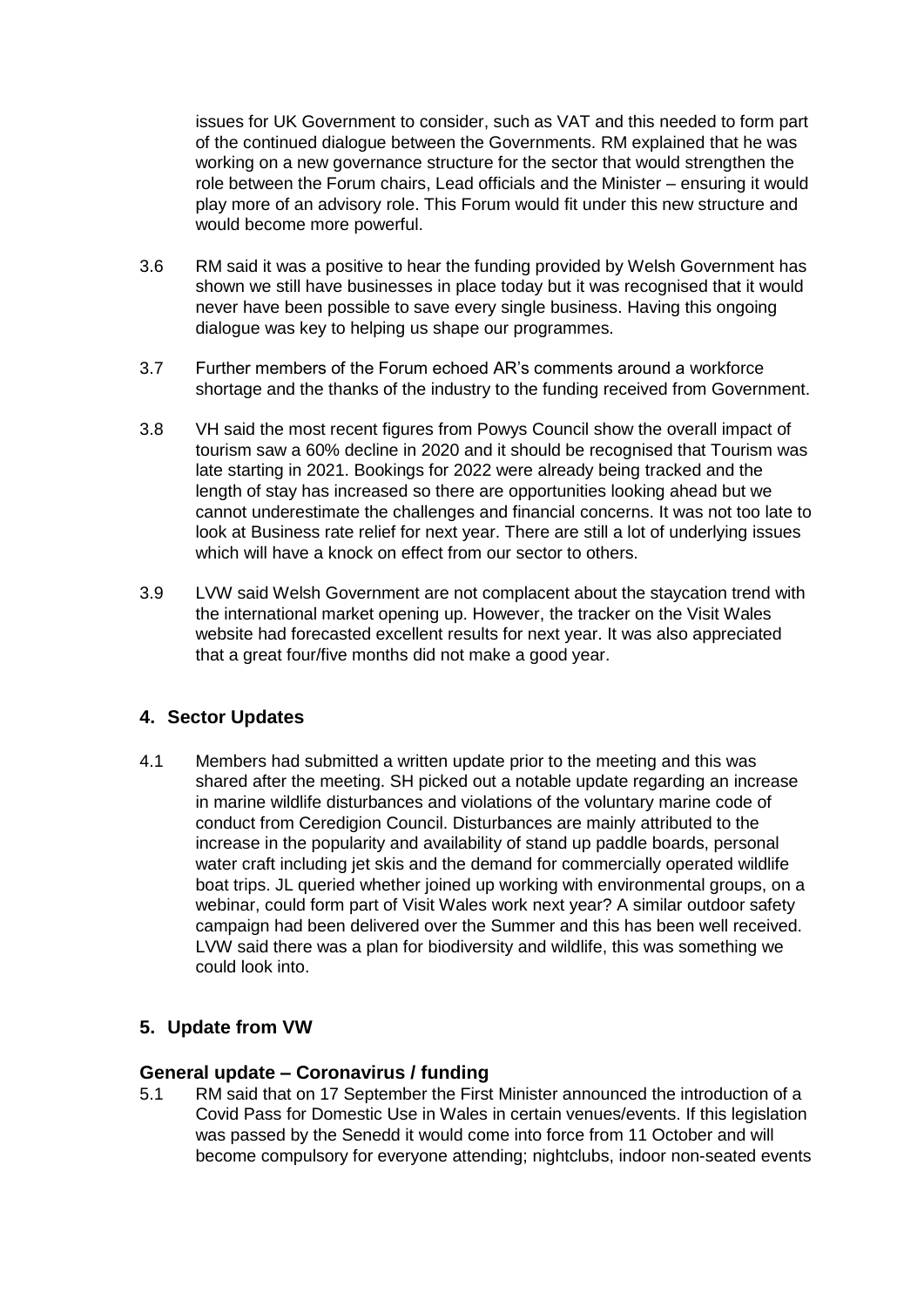for more than 500 people, outdoor non-seated events for more than 4,000 people and any setting or event for more than 10,000 people.

- 5.2 RM said, as there was still uncertainty around the pandemic, future funding under the Economic Resilience Fund (ERF) is still being discussed. As highlighted in the initial Welcome to Wales strategy there was a pot of funding set aside for Brilliant Basics but this money was repurposed for the ERF. This year we supported 26 projects during Round 1 of Brilliant Basics amounting to investment of £2.4m. Four projects received funding in Mid Wales. As the scheme was launched six months into the Financial Year (FY), it was incumbent on projects to be able to deliver by the end of the FY. The question is now whether to develop next year's projects on a similar basis; do we go for many low value projects or fewer bigger, more impactful regional projects. Feedback was sought from the Forum members. Those who fed back at the meeting all felt that fewer and smaller projects are the right fit for Mid Wales. There is missing infrastructure that could be developed with this funding.
- 5.3 HO introduced herself as the new Deputy Director for Marketing, Visit Wales and explained she had previously come from another Welsh Government communications role. HO said that relationships with industry were stronger than ever and we needed to continue this. Despite a great Summer, Visit Wales were not being complacent between seasons. SH wished HO well in her new role.

#### **Skills campaign update**

- 5.4 KT explained that two new case studies filmed in Adventure Park Snowdonia and Dylan's restaurant will be added to the website. A toolkit for business would also be available soon. The team were finalising the paid for media plan, with the target audience: parents of young children and older returners. The next phase would be the sub sector of tourism.
- 5.5 KT highlighted a relevant skills [recruitment event](https://eur01.safelinks.protection.outlook.com/?url=http%3A%2F%2Fwww.yourcareeryourfuture.wales%2F&data=04%7C01%7CRebecca.Rees2%40gov.wales%7C077645788e484e49cf6c08d983fb09dc%7Ca2cc36c592804ae78887d06dab89216b%7C0%7C0%7C637685937822635437%7CUnknown%7CTWFpbGZsb3d8eyJWIjoiMC4wLjAwMDAiLCJQIjoiV2luMzIiLCJBTiI6Ik1haWwiLCJXVCI6Mn0%3D%7C1000&sdata=zdeZCAZNryiwucn2aSSTlsXPuRWEwfG%2FJP2HEajIH38%3D&reserved=0) starting on 19 October that Forum members might be interested in. Details will be circulated after the meeting. There was flexible skills funding available to help businesses with this gap. A recently approved application had requested a package of training and had received 50% of their funding costs to help with this.
- 5.6 AW updated that Ministerial approval was now received to extend the apprenticeship scheme until the end of February 2022 – there was a £2,000 and £4,000 incentive for businesses to hire an apprentice.

### **Recovery Plan / Marketing over the Autumn / Winter**

- 5.7 LVW explained that marketing was one aspect of the recovery plan that began after the four regional sessions. It was approaching the end of the first six months of the plan and so could soon be shared. Up until 1 June, £1m in funding was delivered to Local Authorities and National Park Authorities. LVW shared the themes under the recovery plan and said that the statutory registration process, which had paused during the pandemic, would soon resume.
- 5.8 LVW ran through the Autumn / Winter campaign and explained that we had only recently concluded the Addo campaign but it would still underpin all further activity. The slides would be shared post meeting.